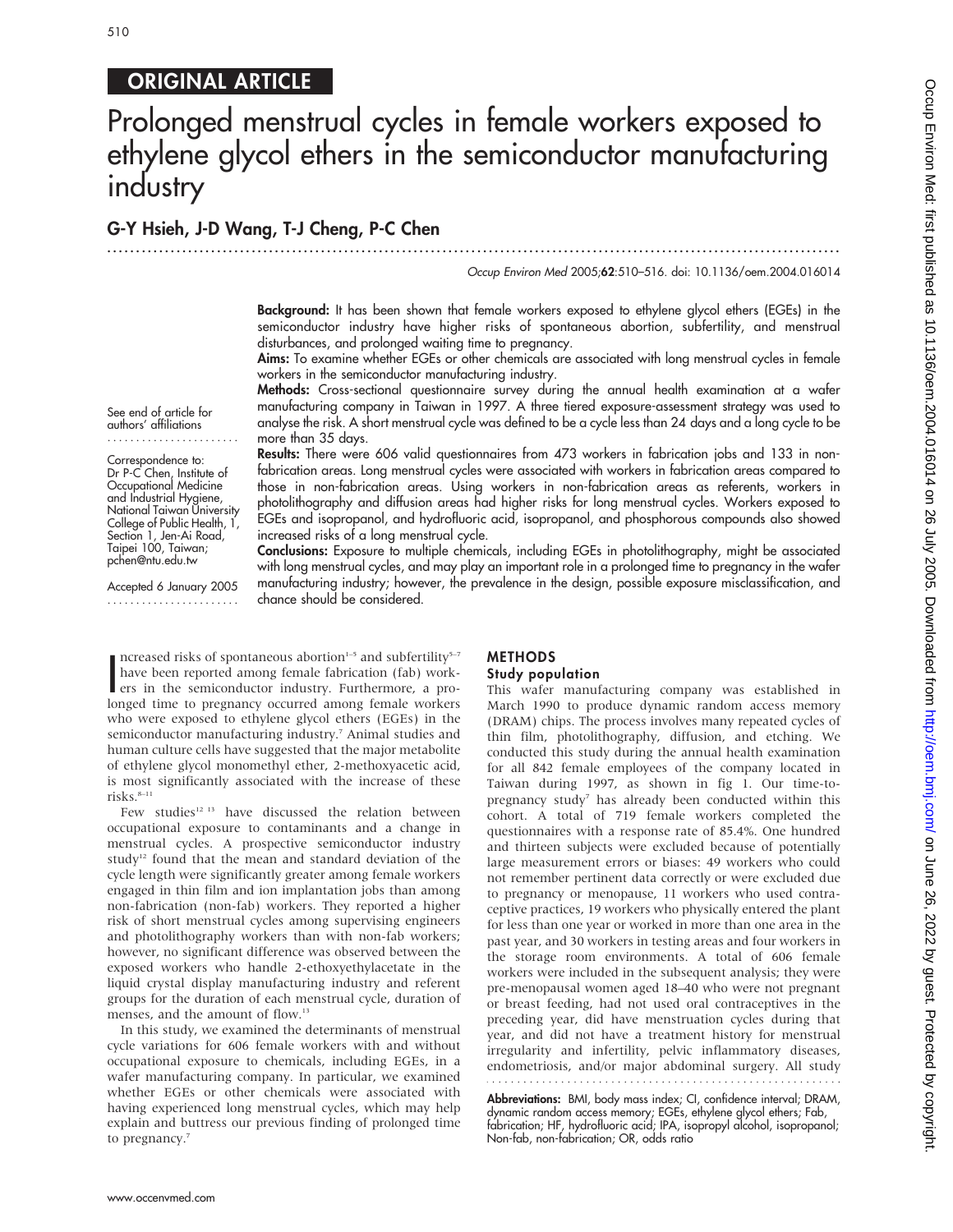### Main messages

• Exposure to multiple chemicals, including ethylene glycol ethers in photolithography, might be associated with prolonged menstrual cycles in female workers. This may play an important role in prolonged time to pregnancy in female workers of wafer manufacturing.

participants provided informed consent previously as approved by the Ethic Review Board of the National Taiwan University College of Public Health.

#### Exposure assessment

Following Hammond and colleagues,<sup>14</sup> a three tiered exposure assessment strategy was used in the study (non-fab versus fab workers, work areas, and chemical exposure groups), as shown in fig 1. We first conducted a hazard recognition assessment in each department of the factory and compiled a chemical inventory check list for the different work areas and unit operations. The first tier classified workers into non-fab and fab groups. The latter group was further classified within the second tier by their location: etching, thin film, photolithography, and diffusion work areas. The third tier was comprised of multiple chemical exposure groups. Evaluations were based on the workers' questionnaires regarding unit operations and work tasks performed, and were verified by industrial hygienists during site visits. Exposure information was

## Policy implications

• Ethylene glycol ether should not be used in fabrication of wafer and the potential health effect of isopropyl alcohol should be re-evaluated.

obtained without prior knowledge of menstrual cycle characteristics.

#### The questionnaire

We provided a structured questionnaire for each subject to complete a week before the health examination. We employed three female interviewers who were mutually standardised (three times) to conduct the interview and verified the content of each item in an isolated area during the collection of questionnaires. Information on women's demographic and potential risk factors related to menstrual cycle characteristics was also requested, as shown in table 1. A psychosocial score (based on the Chinese Health Questionnaire<sup>15</sup>) was determined for each worker and then classified into low  $(0)$ , middle  $(1-3)$ , and high  $(4+)$  stress levels. Moreover, work patterns were categorised into three groups: weekday work (8 am–6 pm), day shift (7 am–7 pm), and night shift (7 pm–7 am). Questions relating to menstruation were included as part of a reproductive history. We assessed six menstrual characteristics for the past year (length of cycles, variability in the length of cycles, duration of bleeding, amount of flow, premenstrual changes in



Figure 1 The study population and three tiered exposure assessment. As, arsenic compounds; EGEs, ethylene glycol ethers; fab, fabrication; HF, hydrofluoric acid; IPA, isopropyl alcohol; non-fab, non-fabrication; P, phosphorous compounds.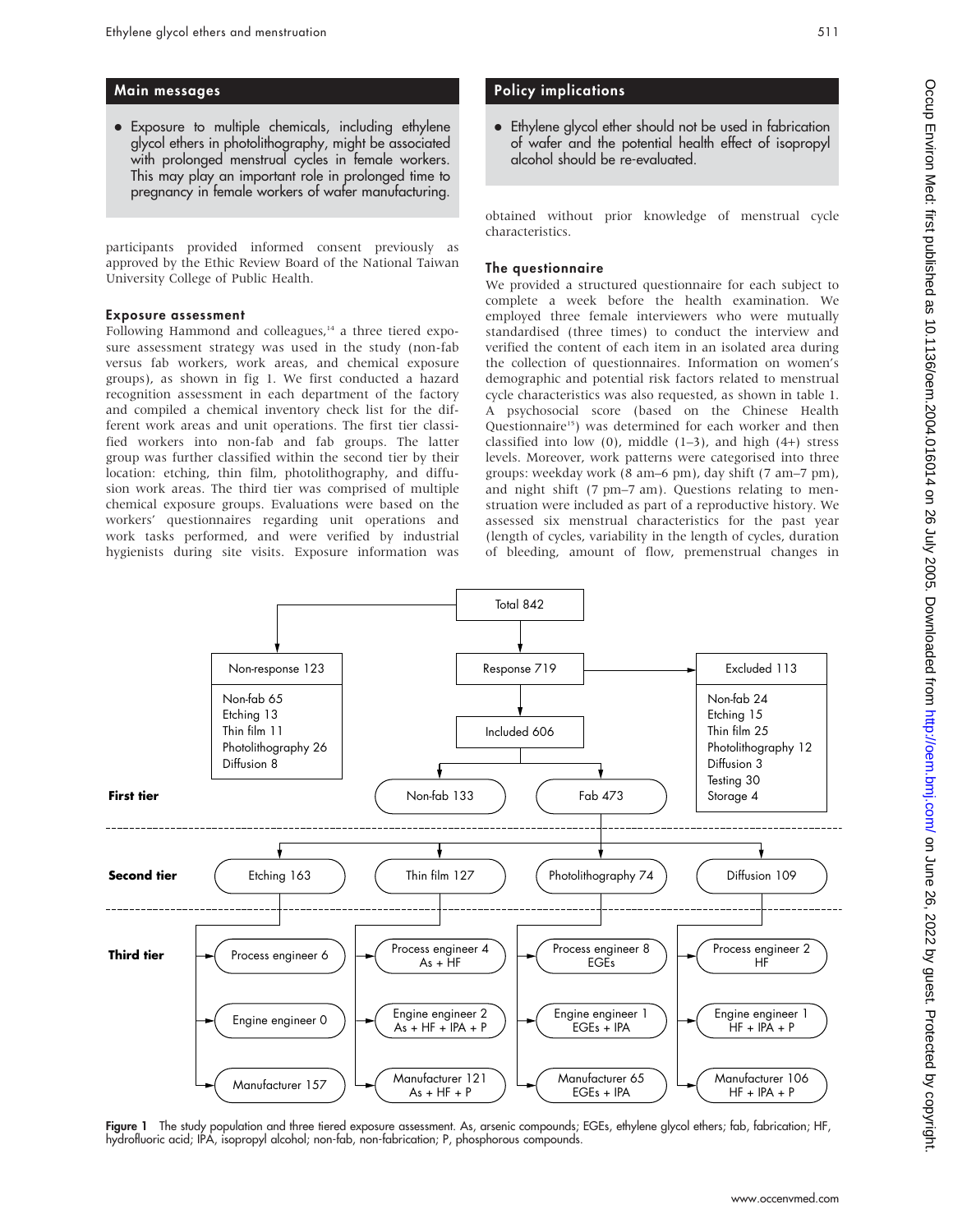Table 1 Frequency distributions of demographic and life style characteristics in female workers by non-fabrication (non-fab) and fabrication (fab) work areas

|                                                  |         | Fab     |           |                  |                  |  |
|--------------------------------------------------|---------|---------|-----------|------------------|------------------|--|
| Demographic and lifestyle characteristics        | Non-fab | Etching | Thin film | Photolithography | <b>Diffusion</b> |  |
| Number of workers                                | 133     | 163     | 127       | 74               | 109              |  |
| Age (%)                                          |         |         |           |                  |                  |  |
| $<$ 23 years                                     | 9.8     | 28.8    | 44.1      | 28.4             | 38.5             |  |
| $23 - 29$ years                                  | 48.1    | 44.2    | 36.2      | 39.2             | 41.3             |  |
| $>$ 29 years                                     | 42.1    | 27.0    | 19.7      | 32.4             | 20.2             |  |
| Education (%)                                    |         |         |           |                  |                  |  |
| High school                                      | 44.4    | 86.5    | 79.5      | 85.1             | 96.3             |  |
| College/university                               | 55.6    | 13.5    | 20.5      | 14.9             | 3.7              |  |
| Current smoking (%)                              |         |         |           |                  |                  |  |
| <b>No</b>                                        | 99.2    | 96.3    | 92.1      | 95.9             | 94.5             |  |
| Yes                                              | 0.8     | 3.7     | 7.9       | 4.1              | 5.5              |  |
| Current drinking (%)                             |         |         |           |                  |                  |  |
| No                                               | 65.4    | 62.6    | 64.6      | 67.6             | 65.1             |  |
| Yes                                              | 34.6    | 37.4    | 35.4      | 32.4             | 34.9             |  |
| Current coffee (%)                               |         |         |           |                  |                  |  |
| <b>No</b>                                        | 33.8    | 38.0    | 41.7      | 50.0             | 42.2             |  |
| Yes                                              | 66.2    | 62.0    | 58.3      | 50.0             | 57.8             |  |
| Current tea (%)                                  |         |         |           |                  |                  |  |
| No                                               | 15.0    | 18.4    | 11.8      | 27.0             | 16.5             |  |
| Yes                                              | 85.0    | 81.6    | 88.2      | 73.0             | 83.5             |  |
| Extra work (%)                                   |         |         |           |                  |                  |  |
| No                                               | 73.7    | 61.3    | 45.7      | 45.9             | 64.2             |  |
| Yes                                              | 26.3    | 38.7    | 54.3      | 54.1             | 35.8             |  |
| Work pattern (%)                                 |         |         |           |                  |                  |  |
| Weekday work (8 am-6 pm)                         | 53.4    | 5.5     | 5.5       | 12.2             | 3.7              |  |
| Day work (7 am-7 pm)                             | 42.9    | 64.4    | 36.2      | 47.3             | 24.8             |  |
| Night work (7 pm-7 am)                           | 3.8     | 30.1    | 58.3      | 40.5             | 71.6             |  |
| Stress level classified by psychiatric score (%) |         |         |           |                  |                  |  |
| Low                                              | 54.1    | 41.7    | 44.9      | 40.5             | 38.5             |  |
| Medium                                           | 31.6    | 41.7    | 39.4      | 40.5             | 43.1             |  |
| High                                             | 14.3    | 16.6    | 15.7      | 18.9             | 18.3             |  |
| Body mass index (%)                              |         |         |           |                  |                  |  |
| $<$ 19 kg/m <sup>2</sup>                         | 27.8    | 28.2    | 29.1      | 31.1             | 27.5             |  |
| 19-24 kg/m <sup>2</sup>                          | 59.4    | 56.4    | 57.5      | 52.7             | 65.1             |  |
| $>$ 24 kg/m <sup>2</sup>                         | 12.8    | 15.3    | 13.4      | 16.2             | 7.3              |  |
| Pregnancy history (%)                            |         |         |           |                  |                  |  |
| No                                               | 57.1    | 56.4    | 71.7      | 58.1             | 66.1             |  |
| Yes                                              | 42.9    | 43.6    | 28.3      | 41.9             | 33.9             |  |

physiological function, and premenstrual changes in mental function), with discrete categorical response options.

To classify menstrual cycle length, we asked women: ''In the past year, on average, how long have your cycles been?'' To measure the probability of extreme cycle lengths, the percentages of women who had short  $( $24 \text{ days}$ )$  or long ( $>$ 35 days) cycles were computed. Cut-offs at 24 and 35 days were selected based on prospective studies<sup>16–18</sup> showing that 10% of all cycles in pre-menopausal women were  $\leq$ 24 days, and  $10\%$  were  $>35$  days. To evaluate the variability of cycle length, we asked women: ''In the past year, how many days were your cycles different from an average cycle length (that is, the number of days from the start of one period to the start of the next was about the same and if different, how many days)?''. To measure the regularity of menstrual cycles, we classified those with a difference of seven days or more as having irregular cycles. To measure the duration of bleeding, we asked women: ''In the past year, on average, how many days did your flow last?''. We classified those with less than three days or more than six days of flow as abnormal. To assess the amount of flow, we asked women: ''During the past year, on average, how many sanitary towels did you use every day during menses?''. We classified the use of more than eight to be abnormal.

The premenstrual syndrome<sup>19 20</sup> is a combination of mental and physical symptoms arising in the luteal phase of the menstrual cycle. The mental syndrome included the following 11 symptoms: mood liability, anxiety, tension, depression, lethargy, fatigue, mood swings, aggressiveness, feelings

of insecurity, confusion, and a craving for sweet food. More than four symptoms was defined as abnormal. The physical syndrome included abdominal bloating, abdominal discomfort or pain, breast tenderness or pain, weight gain, oedema, headaches, backaches, and/or nausea. Again, the exhibition of more than four symptoms was defined as abnormal.

#### Statistical analysis

 $\chi^2$  tests were applied to compare the menstrual characteristics and cycles of female workers among the fab versus nonfab groups and in the different work areas. A logistic regression was used to estimate crude and odds ratios (ORs) with 95% confidence intervals (CIs) of the menstrual cycles according to fab, work areas, and chemical exposure groups with the exception of small samples. The reference group was comprised of female workers who were either in the non-fab group or in the etching area of the fab group, where there was no exposure to EGEs, isopropyl alcohol (IPA), arsenic compounds, phosphorous compounds, and hydrofluoric acid (HF). In the multivariable models, we used a change-in-estimate criterion to identify confounding variables. The following set of variables was included in all final models: age, current smoking habits, work patterns, extra work, stress level classified by a psychiatric score, body mass index (BMI), and pregnancy history. Education was also controlled for because it may be a proxy for health level and also for reporting of menstrual cycle characteristics.

We noted that prevalence ORs tend to overestimate the relative risk.<sup>21</sup> Since the prevalence for long menstrual cycles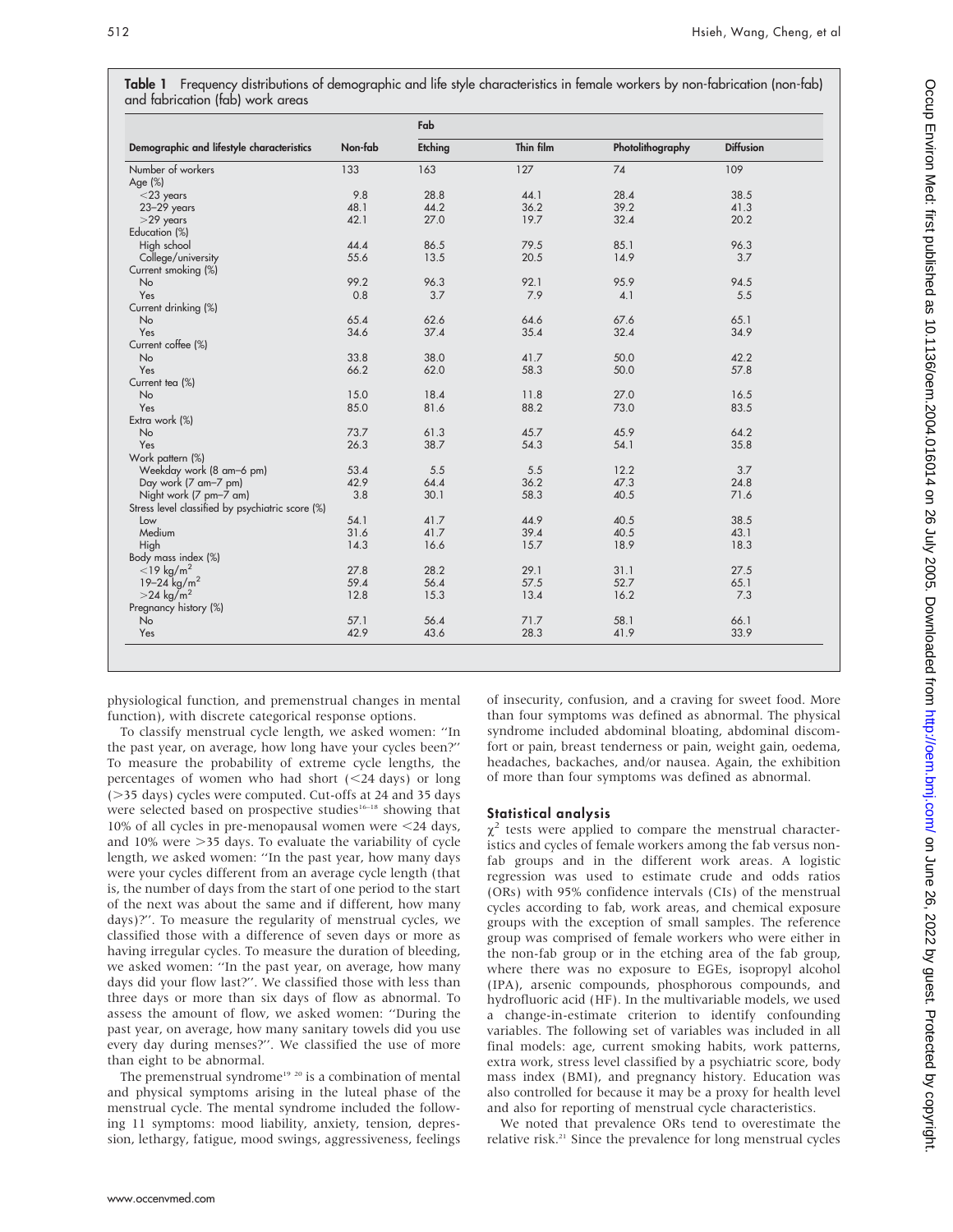Table 2 Frequency distributions of menstrual cycle characteristics in female workers by non-fabrication (non-fab) and fabrication (fab) work areas

|                                     |         | Fab     |           |                  |                  |
|-------------------------------------|---------|---------|-----------|------------------|------------------|
| Menstruation cycle characteristics  | Non-fab | Etching | Thin film | Photolithography | <b>Diffusion</b> |
| Number of workers                   | 133     | 163     | 127       | 74               | 109              |
| Length of cycle (%)                 |         |         |           |                  |                  |
| $<$ 24 days                         | 4.5     | 6.7     | 5.5       | 8.1              | 5.5              |
| $24 - 35$ days                      | 84.2    | 82.8    | 77.2      | 64.9             | 71.6             |
| $>$ 35 days                         | 11.3    | 10.4    | 17.3      | 27.0             | 22.9             |
| Variability in length of cycle (%)  |         |         |           |                  |                  |
| $<$ 7 days                          | 84.2    | 90.8    | 84.3      | 75.7             | 80.7             |
| $\geq 7$ days                       | 15.8    | 9.2     | 15.7      | 24.3             | 19.3             |
| Duration of bleeding (%)            |         |         |           |                  |                  |
| $3-6$ days                          | 76.7    | 76.7    | 75.6      | 79.7             | 78.9             |
| $<$ 3 or $>$ 6 days                 | 23.3    | 23.3    | 24.4      | 20.3             | 21.1             |
| Amount of flow (%)                  |         |         |           |                  |                  |
| $\leq 8$ sanitary towels            | 77.4    | 79.8    | 82.7      | 85.1             | 82.6             |
| $>8$ sanitary towels                | 22.6    | 20.2    | 17.3      | 14.9             | 17.4             |
| Premenstrual mental symptoms* (%)   |         |         |           |                  |                  |
| $0 - 3$                             | 83.5    | 84.0    | 85.0      | 83.8             | 85.3             |
| $\geq 4$                            | 16.5    | 16.0    | 15.0      | 16.2             | 17.4             |
| Premenstrual physical symptoms† (%) |         |         |           |                  |                  |
| $0 - 3$                             | 85.0    | 89.6    | 83.5      | 86.5             | 78.9             |
| $\geq 4$                            | 15.0    | 10.4    | 16.5      | 13.5             | 22.0             |

\*Mental premenstrual symptoms include mood liability, anxiety, tension, depression, lethargy, fatigue, mood swings, aggressiveness, feelings of insecurity, confusion, and a craving for sweet food. Subjects exhibiting four or more symptoms were defined as abnormal.<br>†Physical premenstrual symptoms include abdominal bloating, abdominal discomfort or pain, breast tenderness or pa

backaches, and nausea. Subjects exhibiting four or more symptoms were defined as abnormal.

in different work areas ranged from 10% to 30%, the OR may not be a good approximation of the prevalence ratios. Nevertheless, the use of prevalence ORs enabled us to compare the crude prevalence ORs with the adjusted ORs in the logistic regression model.

#### RESULTS

There were 606 valid questionnaires in which 133 women workers in non-fab jobs and 473 in fab were analysed in this study. Of the female workers in non-fab and fab groups, the ages of workers in the non-fab group were slightly older than in the fab group, workers in photolithography were older than those in other work areas, and non-fab workers' education levels were generally higher (more than 50% of them graduated from college or university), as detailed in table 1. The work pattern in almost all non-fab workers was on either a weekday or day shift basis; fab workers work for either day or night shifts. More than 40% of female workers in the non-fab, etching, and photolithography areas had conceived before this study.

Menstrual characteristics, except the average length of cycle, showed no difference between non-fab and fab female workers. There was no difference in frequencies of short menstrual cycles between non-fab and fab workers or by work areas, as shown in table 2. However, there were major differences for long menstrual cycles between non-fab and fab workers or work areas including the thin film, photolithography, and diffusion areas. Long menstrual cycles also correlated closely with seven days or more of variability in length of their cycles (data not shown).

Table 3 shows crude ORs and 95% CIs for short and long menstrual cycles in female workers according to work areas, potential exposure to chemical agents, and demographic and lifestyle characteristics. There was no significant finding for short menstrual cycles, but there were higher odds ratios for long menstrual cycles in female workers of fab and work areas, including photolithography and diffusion areas, based on analyses of workers in nonfab as referents, as shown in table 3. Workers exposed to EGEs and IPA (OR 3.3; 95% CI 1.5 to 7.1) and hydrofluoric acid, IPA, and phosphorous compounds (OR 2.3; 95% CI 1.1 to 4.7) also showed increased risks of a long menstrual cycle.

After adjustment for potential confounders, multivariable models showed that the association between long menstrual cycle and multiple chemicals compared with non-fab workers was strong for EGEs and IPA (OR 5.0; 95% CI 1.7 to 14.1), and hydrofluoric acid, IPA, and phosphorous compounds (OR 3.5; 95% CI 1.1 to 10.9), with little evidence for arsenic compounds, hydrofluoric acid, and phosphorous compounds (OR 2.0; 95% CI 0.8 to 5.5). When compared with those in the etching area, these associations still existed, as shown in table 4.

#### **DISCUSSION**

We found that exposure to multiple chemicals, particularly including EGEs or IPA, was associated with female fab workers with long menstrual cycles. Because there were wide differences between fab and non-fab workers with respect to age, education, smoking, extra work, and work patterns, we used workers in both non-fab and etching areas as dual reference groups (table 4), which consistently showed such an association and corroborated the above hypothesis. Although it does not necessarily follow that they are causally related, the following discussion suggests that such a causal link may exist.

Firstly, all workers were required by law to participate in an annual health examination with a response rate of 85.4% that was relatively high in the study. Thus, the likelihood of selection bias was low. Secondly, women may be exposed concurrently to multiple agents, and one agent may be used in multiple work areas. For this reason, it was difficult to evaluate the level of each exposure for every worker; this might introduce non-differential misclassification of exposure and result in bias towards the null. Thirdly, there was no prior report about any association between long menstrual cycles and specific exposure among fab workers, and thus no inclination for reporting bias. Fourthly, because random misclassification generally leads towards the null, the increased random error in menstruation histories under a retrospective design cannot explain the positive association.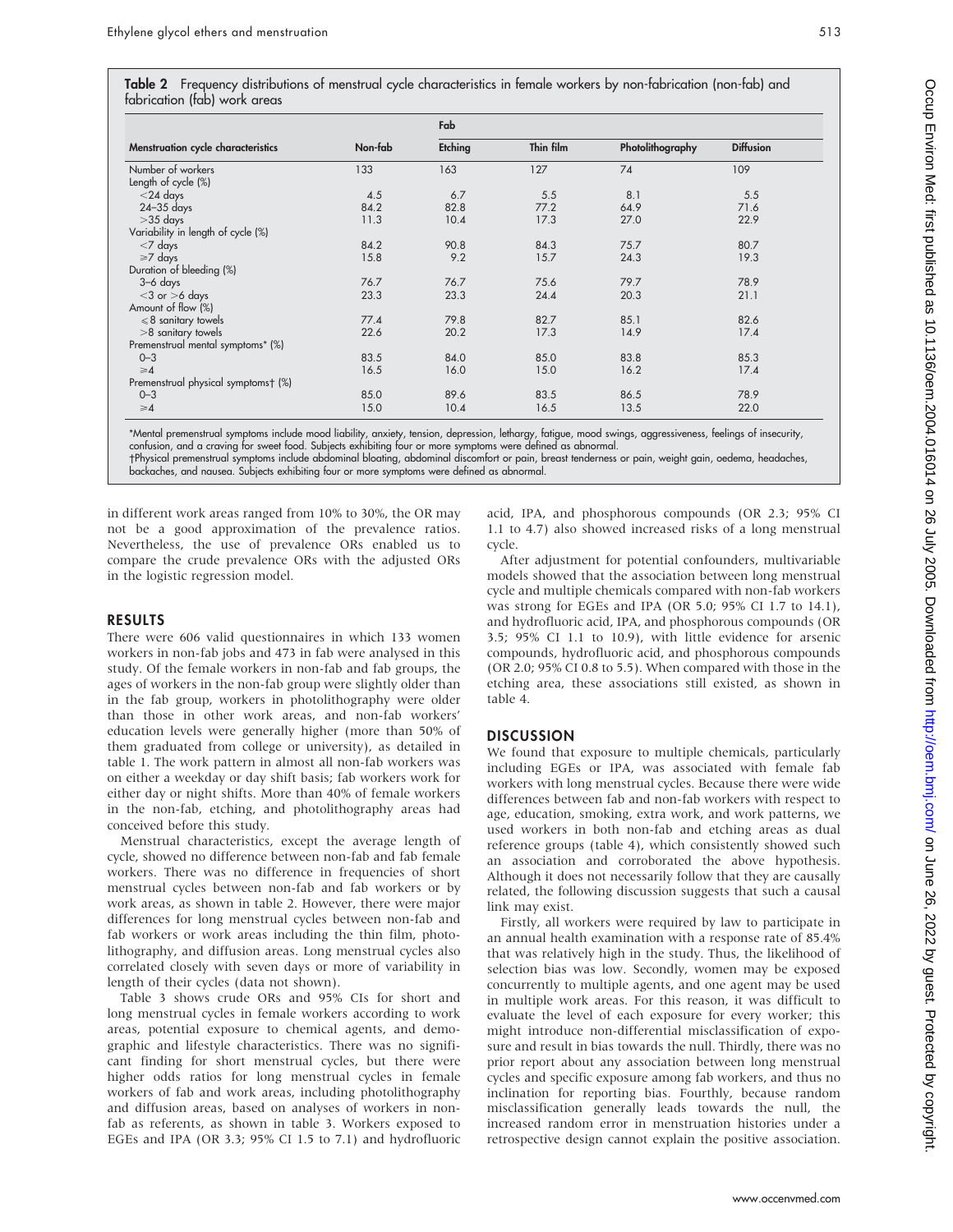Table 3 Crude odds ratios and 95% confidence intervals for short and long menstrual cycles in female workers according to work areas, potentially exposed chemical agents, and demographic and lifestyle characteristics

|                                              | Number of workers          |                            |                           |                                                 |                                                |  |
|----------------------------------------------|----------------------------|----------------------------|---------------------------|-------------------------------------------------|------------------------------------------------|--|
| <b>Risk factors</b>                          | Short range<br>$<$ 24 days | Normal range<br>24-35 days | Long range<br>$>$ 35 days | Crude OR (95% CI) for<br>short menstrual cycles | Crude OR (95% CI) for<br>long menstrual cycles |  |
| Non-fab                                      | 6                          | 112                        | 15                        | $\mathbf{1}$                                    | $\mathbf{1}$                                   |  |
| Fab                                          | 30                         | 359                        | 84                        | 1.6 $(0.6 \text{ to } 3.8)$                     | $1.8$ (1.0 to 3.1)                             |  |
| Etching                                      | 11                         | 135                        | 17                        | $1.5$ (0.6 to 4.2)                              | $0.9$ (0.5 to 2.0)                             |  |
| Thin film                                    | $\overline{7}$             | 98                         | 22                        | $1.3$ (0.4 to 4.1)                              | $1.7$ (0.8 to 3.4)                             |  |
| As+HF                                        | $\overline{\phantom{0}}$   | $\ensuremath{\mathsf{3}}$  | $\overline{1}$            |                                                 |                                                |  |
| $As+HF+P$                                    | $\overline{7}$             | 93                         | 21                        | 1.4 $(0.5 \text{ to } 4.3)$                     | $1.7$ (0.8 to 3.5)                             |  |
| As+HF+IPA+P                                  | $\qquad \qquad -$          | $\overline{2}$             | $\overline{\phantom{0}}$  |                                                 |                                                |  |
| Photolithography                             | 6                          | 48                         | 20                        | $2.3$ (0.7 to 7.6)                              | $3.1$ (1.5 to 6.6)                             |  |
| EGEs                                         | $\overline{2}$             | 5                          | $\overline{\phantom{a}}$  |                                                 |                                                |  |
|                                              | $\overline{\mathcal{A}}$   | 43                         | 19                        |                                                 |                                                |  |
| EGE <sub>s+IPA</sub>                         | 6                          | 78                         | 25                        | 1.7 $(0.5 \text{ to } 6.5)$                     | $3.3$ (1.5 to 7.1)                             |  |
| Diffusion                                    |                            |                            |                           | 1.4 $(0.5 \text{ to } 4.6)$                     | $2.4$ (1.2 to 4.8)                             |  |
| HF                                           | $\qquad \qquad -$          | $\overline{1}$             | $\overline{1}$            |                                                 |                                                |  |
| $HF+IPA+P$<br>Age                            | 6                          | 77                         | 24                        | 1.5 $(0.5$ to 4.7)                              | $2.3$ (1.1 to 4.7)                             |  |
| $23 - 29$ years                              | 15                         | 190                        | 51                        | $\mathbf{1}$                                    | $\mathbf{1}$                                   |  |
| $<$ 23 years                                 | 11                         | 149                        | 19                        | $0.9$ (0.4 to 2.1)                              | $0.5$ (0.3 to 0.8)                             |  |
| $>$ 29 years                                 | 10                         | 132                        | 29                        | $1.0$ (0.4 to 2.2)                              | $0.8$ (0.5 to 1.4)                             |  |
| Education                                    |                            |                            |                           |                                                 |                                                |  |
| High school                                  | 28                         | 361                        | 80                        | 1                                               | 1                                              |  |
|                                              | 8                          |                            | 19                        |                                                 |                                                |  |
| College/university                           |                            | 110                        |                           | $0.9$ (0.4 to 2.1)                              | $0.8$ (0.5 to 1.3)                             |  |
| Current smoking                              |                            |                            |                           |                                                 |                                                |  |
| No                                           | 35                         | 452                        | 93                        | 1                                               |                                                |  |
| Yes                                          | $\mathbf{1}$               | 19                         | 6                         | $0.7$ (0.1 to 5.2)                              | 1.5 (0.6 to 3.9)                               |  |
| Current drinking                             |                            |                            |                           |                                                 |                                                |  |
| No                                           | 22                         | 305                        | 65                        | 1                                               |                                                |  |
| Yes                                          | 14                         | 166                        | 34                        | $1.2$ (0.6 to 2.3)                              | $1.0$ (0.6 to $1.5$ )                          |  |
| Current coffee                               |                            |                            |                           |                                                 |                                                |  |
| No                                           | 15                         | 185                        | 43                        |                                                 |                                                |  |
| Yes                                          | 21                         | 286                        | 56                        | $0.9$ (0.5 to 1.8)                              | 0.8 (0.5 to 1.3)                               |  |
| Current tea                                  |                            |                            |                           |                                                 |                                                |  |
| No                                           | 9                          | 76                         | 18                        |                                                 |                                                |  |
| Yes                                          | 27                         | 395                        | 81                        | $0.6$ (0.3 to 1.3)                              | $0.9$ (0.5 to 1.5)                             |  |
| Often extra work                             |                            |                            |                           |                                                 |                                                |  |
| No                                           | 19                         | 281                        | 60                        | 1                                               |                                                |  |
| Yes                                          | 17                         | 190                        | 39                        | $1.3$ (0.7 to 2.6)                              | $1.0$ (0.6 to 1.5)                             |  |
| Work pattern                                 |                            |                            |                           |                                                 |                                                |  |
| Weekday work (8 am-6 pm)                     | 5                          | 82                         | 13                        | $\mathbf{1}$                                    | $\mathbf{1}$                                   |  |
| Day work (7 am-7 pm)                         | 16                         | 202                        | 52                        | 1.3 $(0.5 \text{ to } 3.7)$                     | 1.6 $(0.8 \text{ to } 3.1)$                    |  |
| Night work (7 pm–7 am)                       | 15                         | 187                        | 34                        | 1.3 $(0.5 \text{ to } 3.7)$                     | $1.2$ (0.6 to 2.3)                             |  |
| Stress level classified by psychiatric score |                            |                            |                           |                                                 |                                                |  |
| Low                                          | 12                         | 221                        | 221                       | $\mathbf{1}$                                    | $\mathbf{1}$                                   |  |
| Medium                                       | 18                         | 180                        | 180                       | 1.8 (0.9 to 3.9)                                | $1.3$ (0.8 to 2.2)                             |  |
| High                                         | 6                          | 70                         | 70                        | 1.6 $(0.6 \text{ to } 4.4)$                     | $2.1$ (1.2 to 3.8)                             |  |
| Body mass index                              |                            |                            |                           |                                                 |                                                |  |
| 19–24 kg/m <sup>2</sup>                      | 19                         | 273                        | 62                        | $\mathbf{1}$                                    | $\mathbf{1}$                                   |  |
| $<$ 19 kg/m <sup>2</sup>                     | 13                         | 138                        | 22                        |                                                 | $0.7$ (0.4 to 1.2)                             |  |
|                                              |                            |                            |                           | 1.4 $(0.7 \text{ to } 2.8)$                     |                                                |  |
| $>$ 24 kg/m <sup>2</sup>                     | $\overline{\mathcal{A}}$   | 60                         | 15                        | $1.0$ (0.3 to 2.9)                              | 1.1 $(0.6 \text{ to } 2.1)$                    |  |
| Pregnancy history                            |                            |                            |                           |                                                 |                                                |  |
| No                                           | 24                         | 292                        | 58                        | 1                                               | 1                                              |  |
| Yes                                          | 12                         | 179                        | 41                        | $0.8$ (0.4 to 1.7)                              | $1.2$ (0.7 to 1.8)                             |  |
|                                              |                            |                            |                           |                                                 |                                                |  |

As, arsenic compounds; EGEs, ethylene glycol ethers; fab, fabrication; HF, hydrofluoric acid; IPA, isopropyl alcohol; non-fab, non-fabrication; P, phosphorous compounds.

Fifthly, potential confounders including age, education, high BMI (overweight),<sup>22 23</sup> stress,<sup>22</sup> smoking,<sup>23 24</sup> night work,<sup>25</sup> often extra work, and pregnancy histories were controlled for in multivariable models. However, we did not control for physical activity<sup>22 26</sup> because of the small proportion of premenopausal women with moderate or high levels of regular exercise in Taiwan. Although the majority of jobs in the nonfab areas were sedentary, there were similar levels of physical labour among female workers in fab work areas. These risk factors did not explain the association found between long menstrual cycles and exposure in photolithography and diffusion work areas. Finally, our previous study also found a prolonged time to pregnancy in fab workers exposed to EGEs, other than in the etching operation area. Therefore, we tentatively concluded that an association exists for multiple chemical exposure including EGEs. Clearly, we should also look for an additional causal hypothesis for workers unexposed to EGEs.

Animal studies have shown that the major metabolite of ethylene glycol monomethyl ether, 2-methoxyacetic acid, penetrates the placenta of non-human primates.<sup>8 9</sup> This metabolite altered the ovarian luteal function, and increased ovarian luteal cell progesterone production in female rats<sup>10</sup> and in cultured human cells.<sup>11</sup> Previous epidemiological studies suggested that long cycles may indicate delayed ovulation,<sup>27</sup> and short cycles may reflect a short follicular phase<sup>28</sup> or anovulation.<sup>29</sup> Exposure to EGEs was associated with prolonged time to pregnancy in female fab workers.<sup>7</sup> Therefore, we concluded that prolonged menstrual cycles in female workers exposed to EGEs might be associated with their prolonged time to pregnancy.

The diffusion operation was found to have an increased risk for a long menstrual cycle after adjustment for other risk factors and involves exposure to hydrofluoric acid, IPA, and phosphorous compounds. Since the combined exposure of hydrofluoric acid, phosphorous compounds, and arsenic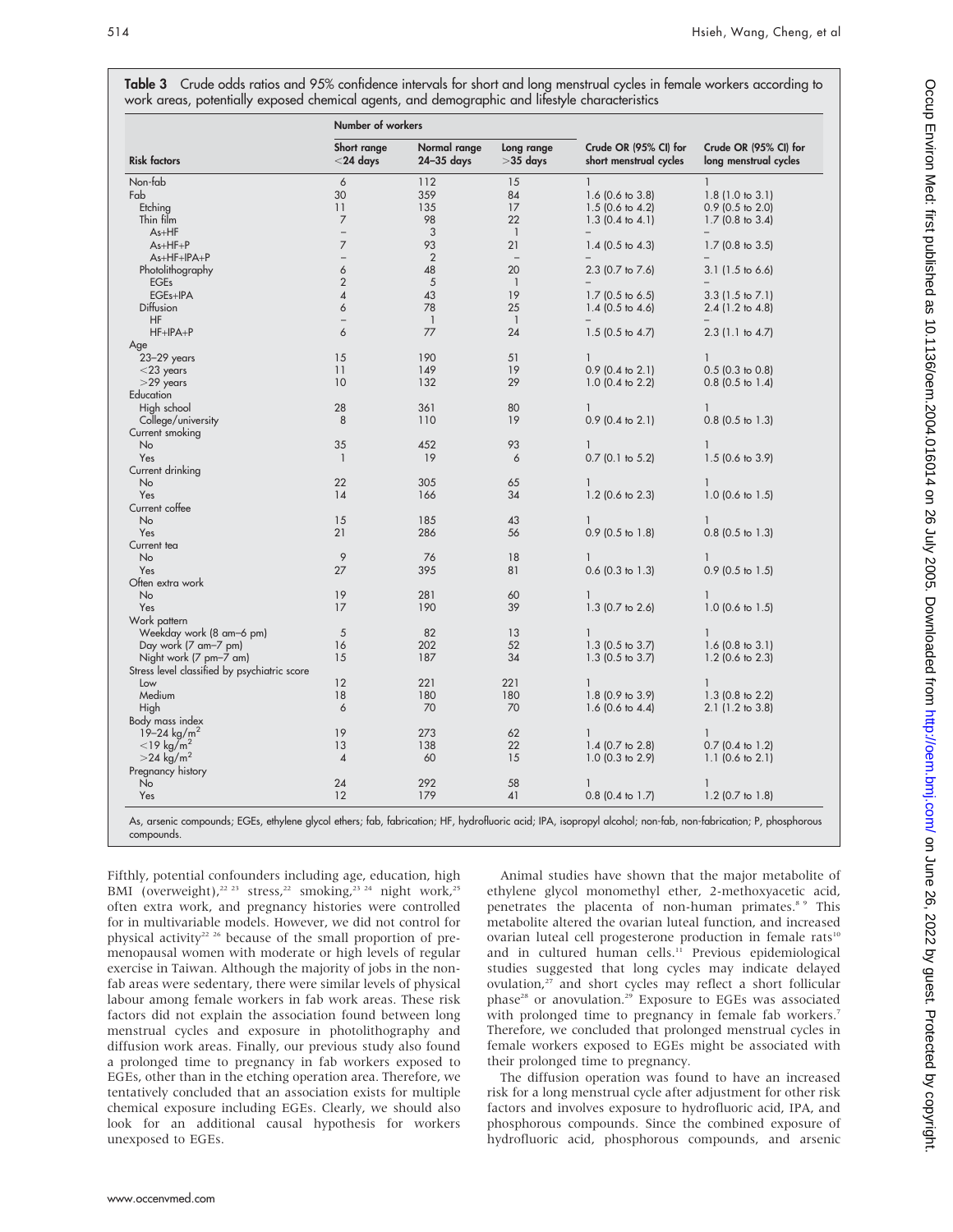Table 4 Adjusted odds ratios and 95% confidence intervals for short and long menstrual cycles in female workers according to work areas and potentially exposed chemical agents

|                      | Compared with non-fab                               |                                                    | Compared with etching                               |                                                    |  |
|----------------------|-----------------------------------------------------|----------------------------------------------------|-----------------------------------------------------|----------------------------------------------------|--|
| <b>Risk factors</b>  | Adjusted OR* (95% CI) for<br>short menstrual cycles | Adjusted OR* (95% CI) for<br>long menstrual cycles | Adjusted OR* (95% CI) for<br>short menstrual cycles | Adjusted OR* (95% CI) for<br>long menstrual cycles |  |
| Non-fab              |                                                     |                                                    |                                                     |                                                    |  |
| Fab                  | $1.5$ (0.5 to 4.7)                                  | $2.0$ (1.0 to 3.9)                                 |                                                     |                                                    |  |
| Etching              | $1.4$ (0.4 to 4.7)                                  | $0.9$ (0.4 to 2.2)                                 |                                                     |                                                    |  |
| Thin film            | $1.4$ (0.3 to 5.8)                                  | $2.0$ (0.8 to 4.9)                                 | $0.9$ (0.3 to 2.5)                                  | $2.2$ (1.1 to 4.8)                                 |  |
| $As+HF+P$            | $1.6$ (0.3 to $7.2$ )                               | $2.0$ (0.8 to 5.5)                                 | $0.9$ (0.3 to 2.5)                                  | $2.1$ (1.0 to 4.5)                                 |  |
| Photolithography     | $1.6$ (0.3 to 9.4)                                  | $4.4$ (1.7 to 11.4)                                | $1.3$ (0.4 to 4.0)                                  | $4.5$ (2.0 to 10.0)                                |  |
| EGE <sub>s+IPA</sub> | $0.3$ (0.0 to 3.7)                                  | $5.0$ (1.7 to 14.1)                                | $0.9$ (0.3 to 3.2)                                  | 4.4 $(2.0 \text{ to } 10.0)$                       |  |
| <b>Diffusion</b>     | $1.3$ (0.2 to 8.6)                                  | $3.8$ (1.3 to 11.6)                                | $1.2$ (0.4 to 4.0)                                  | 4.1 $(1.8 \text{ to } 9.4)$                        |  |
| $HF+IPA+P$           | 1.5 (0.2 to 10.2)                                   | $3.5$ (1.1 to 10.9)                                | $1.2$ (0.4 to 4.0)                                  | $3.9(1.7 \text{ to } 9.1)$                         |  |

compounds. \*Adjusted for age, education, current smoking habits, work pattern, extra work, stress level classified by psychiatric score, body mass index, and pregnancy

history.

compounds at thin film operation did not show a similar risk, we suspected that IPA might be the major risk factor from Mill's method of difference.<sup>30</sup> Moreover, workers usually moved around several work areas. Further, there was a strong ventilation system in the fab areas. One might suspect that there was increased likelihood for exposure misclassification. Nonetheless, we still detected long menstruation cycles in the diffusion and photolithography areas, in which the former did not involve exposure to EGEs. The fact corroborated with the IPA hypothesis. Although an endocrine or menstrual disturbance has not been reported, IPA was found to be an embryotoxic agent in rats $31$  and could be a potentially toxic chemical to menstruation. The chemical properties of IPA are similar to those of ethyl alcohol, which has been shown to increase oestradiol levels during the early follicular phase, suppress FSH and preovulatory follicular growth, and prolong the follicular phase.32 33 Therefore, future studies on the possible effect by IPA on menstrual cycle length are warranted.

This prevalence study may suffer from a survival bias inherent to such studies. Menstrual cycle characteristics were assessed using questionnaires as part of their annual health examination. Female workers with ailments were likely to miss the annual health examination or to quit their jobs. The outcome was thus underestimated due to a healthy worker effect. Conversely, female workers quit their jobs because of pregnancy and those who were infertile remained at work. This infertile worker effect<sup>34</sup> would affect the outcome in the other direction. Altogether, it would seem that no obvious selection bias existed in this study.

A potential limitation of this study is that menstrual cycle characteristics may not be a sensitive indicator of changes or disturbances in hormonal function resulting from occupational and environmental exposure.<sup>35</sup> Changes in ovarian function, including a short luteal phase, luteal phase insufficiency, or anovulation, cannot be accurately detected without daily measurements of reproductive hormones or their metabolites during each cycle.<sup>36</sup> Nevertheless, selfreporting recall of menstrual cycle characteristics still provides reasonably accurate estimates when prospective studies are not practical or feasible.<sup>37</sup>

Gold and colleagues<sup>12</sup> used daily diaries to obtain data on menstrual characteristics, a more reliable and valid method, and found that women working in photolithography were more likely to have cycles of less than 24 days (adjusted relative risk 1.8; 95% CI 0.9 to 2.9) compared to non-fab workers; this appears to be in contrast to our finding that women in photolithography were more likely to have cycles longer than 35 days. The Gold et al study was prospectively designed for investigating spontaneous abortion, and women who had not menstruated within the past two months were excluded. Thus, women likely to have had long or irregular cycles were likely to have been excluded.

In conclusion, exposure to multiple chemicals including EGEs in photolithography might be associated with long menstrual cycles and may play an important role in a prolonged time to pregnancy in the wafer manufacturing industry. IPA findings were also associated with long menstrual cycles and deserve future studies. However, the prevalence in the design, possible exposure misclassification, and chance should be considered.

#### ACKNOWLEDGEMENTS

We thank Marc B Schenker for helpful comments during the initiation of this study.

# .....................

Authors' affiliations

G-Y Hsieh, J-D Wang, T-J Cheng, P-C Chen, Institute of Occupational Medicine and Industrial Hygiene, National Taiwan University College of Public Health, Taipei, Taiwan

Funding: this study was supported by grants from the National Health Research Institute (DOH86-HR-504 and DOH87-HR-504) and National Science Council (NSC89-2320-B-002-126), Taiwan

Competing interests: none

#### **REFERENCES**

- 1 Pastides H, Calabrese EJ, Hosmer DW Jr, et al. Spontaneous abortion and general illness symptoms among semiconductor manutacturers. *J Occup Med*<br>1988;**30**:543–51.
- 2 Beaumont JJ, Swan SH, Hammond SK, et al. Historical cohort investigation of spontaneous abortion in the Semiconductor Health Study: epidemiologic methods and analyses of risk in fabrication overall and in fabrication work
- groups. A*m J Ind Med* 1995;**28**:735–50.<br>3 Swan SH, Beaumont JJ, Hammond SK, *et al.* Historical cohort study of spontaneous abortion among fabrication workers in the Semiconductor Health Study: agent-level analysis. Am J Ind Med 1995;28:751–69.
- 4 Eskenazi B, Gold EB, Lasley BL, et al. Prospective monitoring of early fetal loss and clinical spontaneous abortion among female semiconductor workers. Am J Ind Med 1995;28:833–46.
- 5 **Correa A**, Gray RH, Cohen R, *et al.* Ethylene glycol ethers and risks of<br>spontaneous abortion and subfertility. *Am J Epidemiol* 1996;**143**:707–17.<br>6 **Eskenazi B**, Gold EB, Samuels SJ, *et al.* Prospective assessment o
- fecundability of female semiconductor workers. Am J Ind Med 1995;28:817–31.
- 7 Chen PC, Hsieh GY, Wang JD, et al. Prolonged time to pregnancy in female workers exposed to ethylene glycol ethers in semiconductor manufacturing. Epidemiology 2002;13:191–6.
- 8 Scott WJ, Fradkin R, Wittfoht W, et al. Teratologic potential of 2- methoxyethanol and transplacental distribution of its metabolite, 2 methoxyacetic acid, in non-human primates. *Teratology* 1989;**39**:363–73.<br>9 **Clarke DO**, Elswick BA, Welsch F, *et al.* Pharmacokinetics of 2-
- methoxyethanol and 2-methoxyacetic acid in the pregnant mouse: a physiologically based mathematical model. Toxicol Appl Pharmacol physiologically www.<br>1993;**121**:239–52.